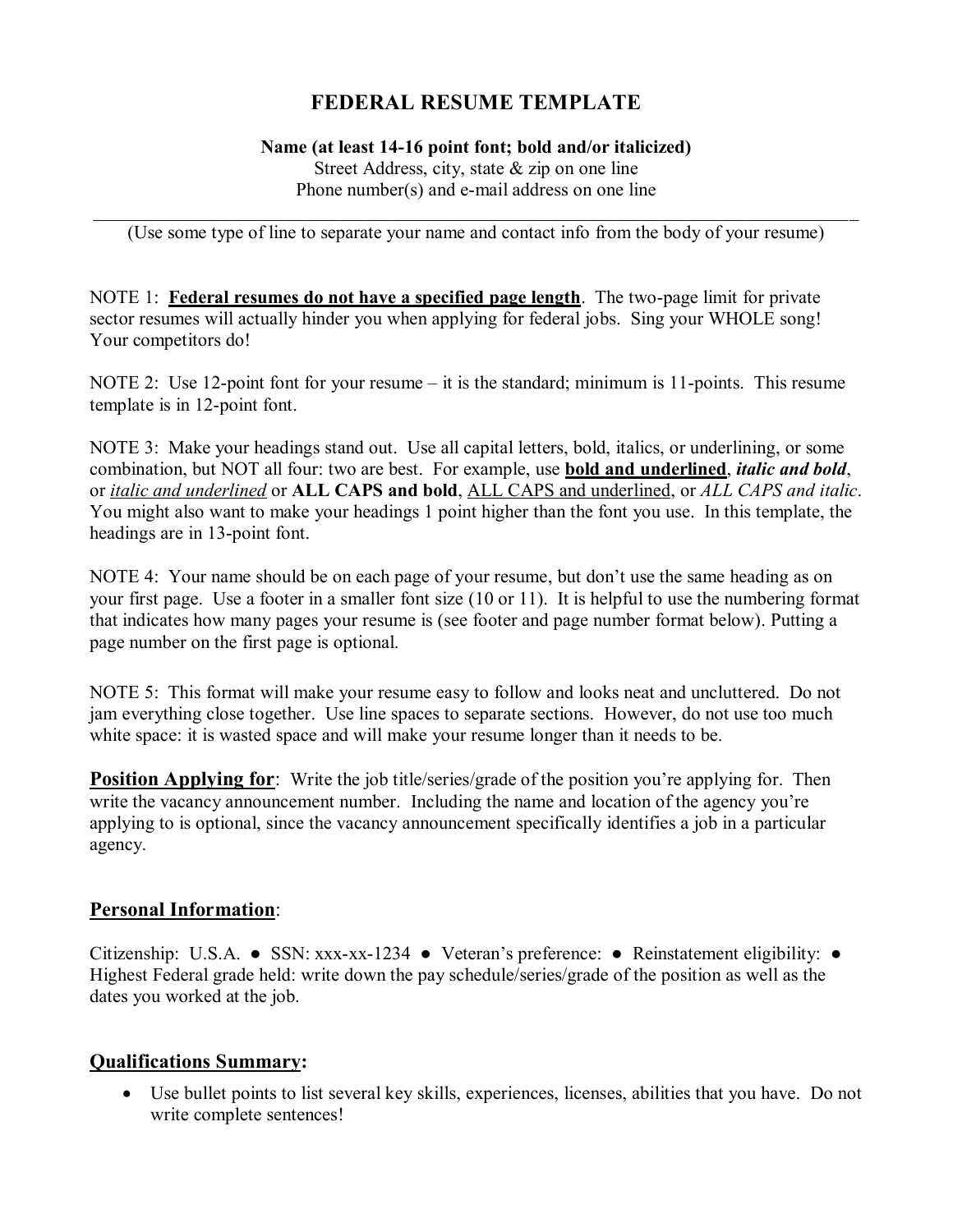- This is where you begin to sell yourself. If reviewers only look at your resume for a few minutes, what key things about you would you want them to know?
- Think of this section as your "sandwich board sign."

### **Academic Education & Honors**:

- Use bullet points to list your academic education (job-related training comes later)
- Start with your highest-level degree first and work backward.
- Here's how I format mine:

**--Ph.D.** (May 1997)**, Howard University, Washington, D.C**. **20059** Major: *Organizational Communication (human communication studies)*. Dissertation title: *"From Program Towards Process: Federal Employee Socialization, 1940-1990."* (61 semester hours, GPA 3.8 on a 4.00 scale)

- If you received any honors or awards in your degree program, make a section called "Honors:" and then list them. You have to give the degree, the month/year you received it, the name, city and state of the school where you received the degree. You must also give the number of hours—identified as either semester or quarter) that you had in your major (I also include my minor, but that's optional). Many agencies also ask for your GPA (sometimes in just your major, sometimes overall) and what the scale was. I always include my GPA so I don't have to worry about looking for it.
- If you attended college but didn't get a degree, give the same information as above, but state the number of hours you took and what your area of study was.

# **Employment History***:*

- NOW we get to your work history. You're probably on your second page by now. Federal resumes are chronological. You are only required to go back 10 years in your employment history: you decide how far back you want to go. If you previously held a job that relates to the job you are currently applying for, you should include it. However, you must include ALL of the jobs back to that job; you can't skip jobs just to include it. Start with your current job and work backwards.
- **The following information MUST be included for all of the jobs you list**: see my sample below:
	- --First line: Put the dates you held the position (month/year month/year) on the left of the page (it's easier to read) and the job title in **bold** and/or *italic*)
	- --Second line: Name of organization, city/state/zip (not bolded)
	- --Third line: Salary (per hour/month/year), Number of hours per week (e.g., 40 hours/week)
	- --Fourth line: Supervisor's name and contact info (phone and e-mail), indicate whether or not he/she can be contacted
- Come down one line and then start listing your duties in bullet points. Make a heading for "Duties." (I use an underlined heading) List your MOST IMPORTANT duties first.

Your Name Here (or in the middle or right side).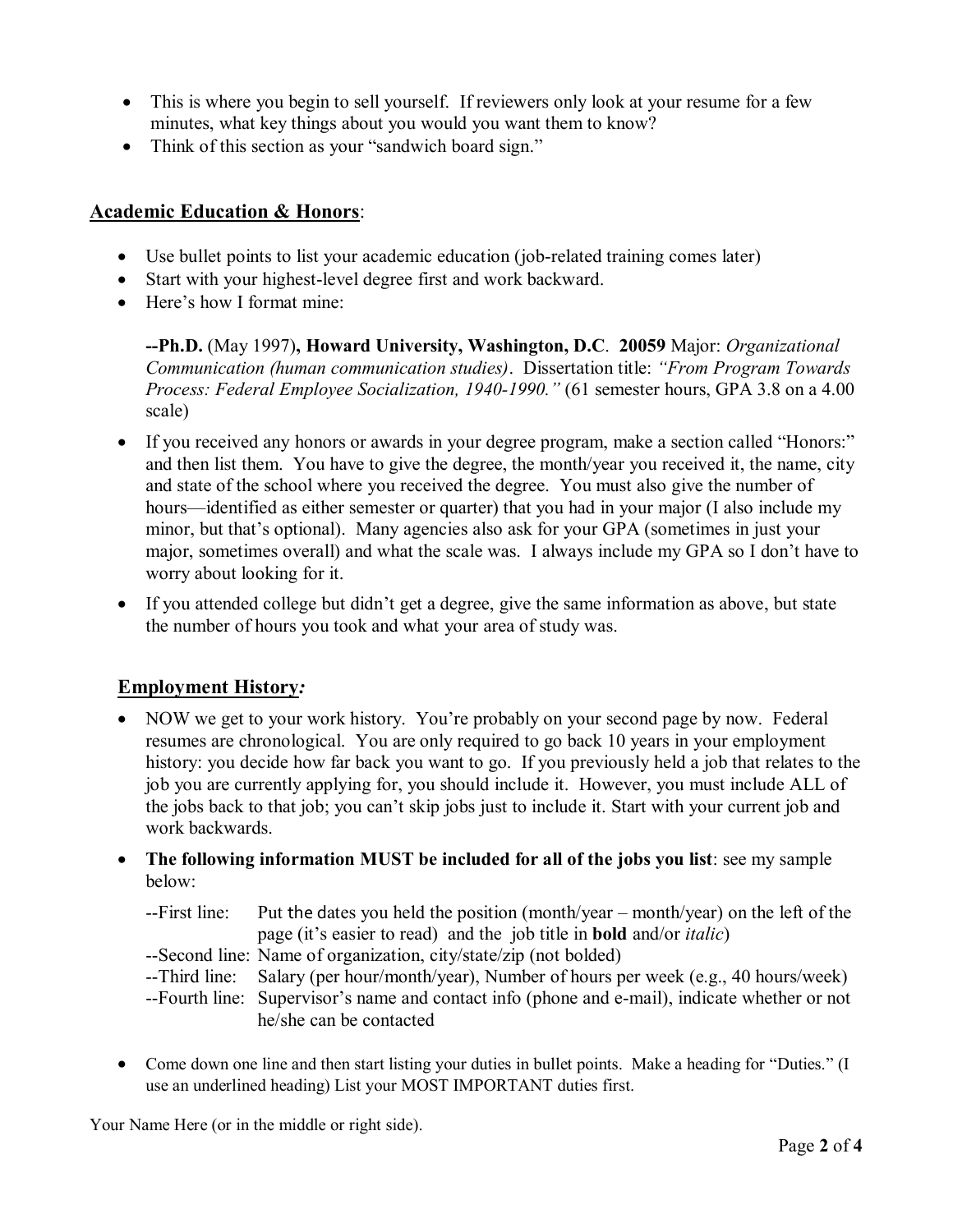- Make sure that the verbs in all of your jobs other than your current one are in past tense.
- When you've finished listing your duties, come down one line and make a heading for "Results", "Accomplishments", or "Achievements."
- You should have **at least** one or two accomplishments in each job. Accomplishments include promotions, bonuses, plaques, certificates/letters of commendation, awards, special training, special projects, etc. Give the month/year for each accomplishment. List your most important accomplishments first.

# **Job-Related Training:**

- Make a sub-heading for each type of training that you plan to include. For example, my subheadings are Supervision/Management, Human Resources Management, Analysis/Evaluation and Project Management, Training and Employee Development, Information Technology, and "Other."
- Under each sub-heading you create, list the course/training you took. Here's my sample under the HR heading:

April 13-15, 1992 Supervising Employee Performance, Conduct, and Leave (24 hours, OPM Training Center, D.C.)

• Include the date(s) of the training, the name of the training, the organization that sponsored the training, how many hours/days it lasted, and where the training took place.

# **Job-Related Certifications***:*

 Using a bullet list, include any important certifications or licenses you have. Give the name of the certification/license, the organization that granted it (and location), and how length of the certification (dates).

# **Job-Related Skills:**

- Include language skills (not your high school French!); state your level: novice, intermediate, advanced
- Include skills with machines (e.g., office machines, computers. Give specific names and model numbers)
- List computer software you know how to use (be specific and give the name of each program and its version. See my sample: --Able to use the following software: Windows XP Operating System, Microsoft Office 2003 & 2007 (PowerPoint, Word, Outlook), WordPerfect 9 word processing, Lotus Notes (email), Printshop Deluxe, Printmaster; adept at using the Internet to conduct research. Type approximately 60 words per minute.